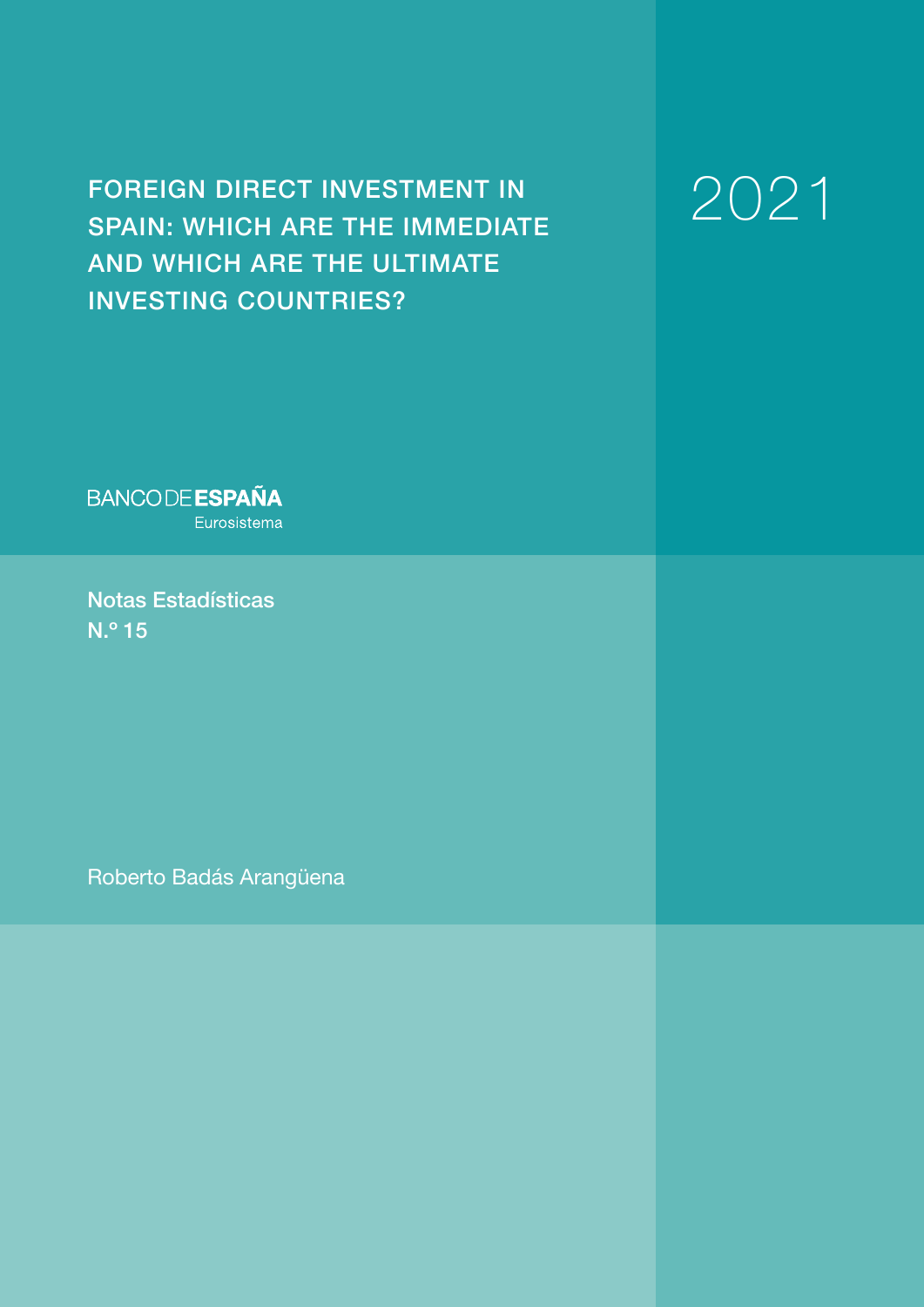[Resumen](#page-4-0) 5

- 1 [Introduction](#page-6-0) 7
- 2 [Methodology and concepts](#page-6-0) 7
- [3 Foreign direct investment in Spain by ultimate](#page-9-0)  [investing economy: results](#page-9-0) 10
	- [3.1 Foreign direct investment in Spain from jurisdictions](#page-11-0) [with a strong presence of holding companies and](#page-11-0)  [special purpose entities](#page-11-0) 12
	- [3.2 The true origin of foreign direct investment in](#page-13-0)  [Spain](#page-13-0) 14
	- [3.3 Increase in the stock of direct investment in Spain](#page-13-0)  [from other European countries](#page-13-0) 14
	- [3.4 Measuring round-tripping: Spain as the ultimate](#page-16-0)  [investing economy in foreign direct investment in](#page-16-0)  [Spain](#page-16-0) 17
- [4 Conclusions](#page-19-0) 20

[Abstract](#page-3-0) 4 [Statistical notes published](#page-20-0) 21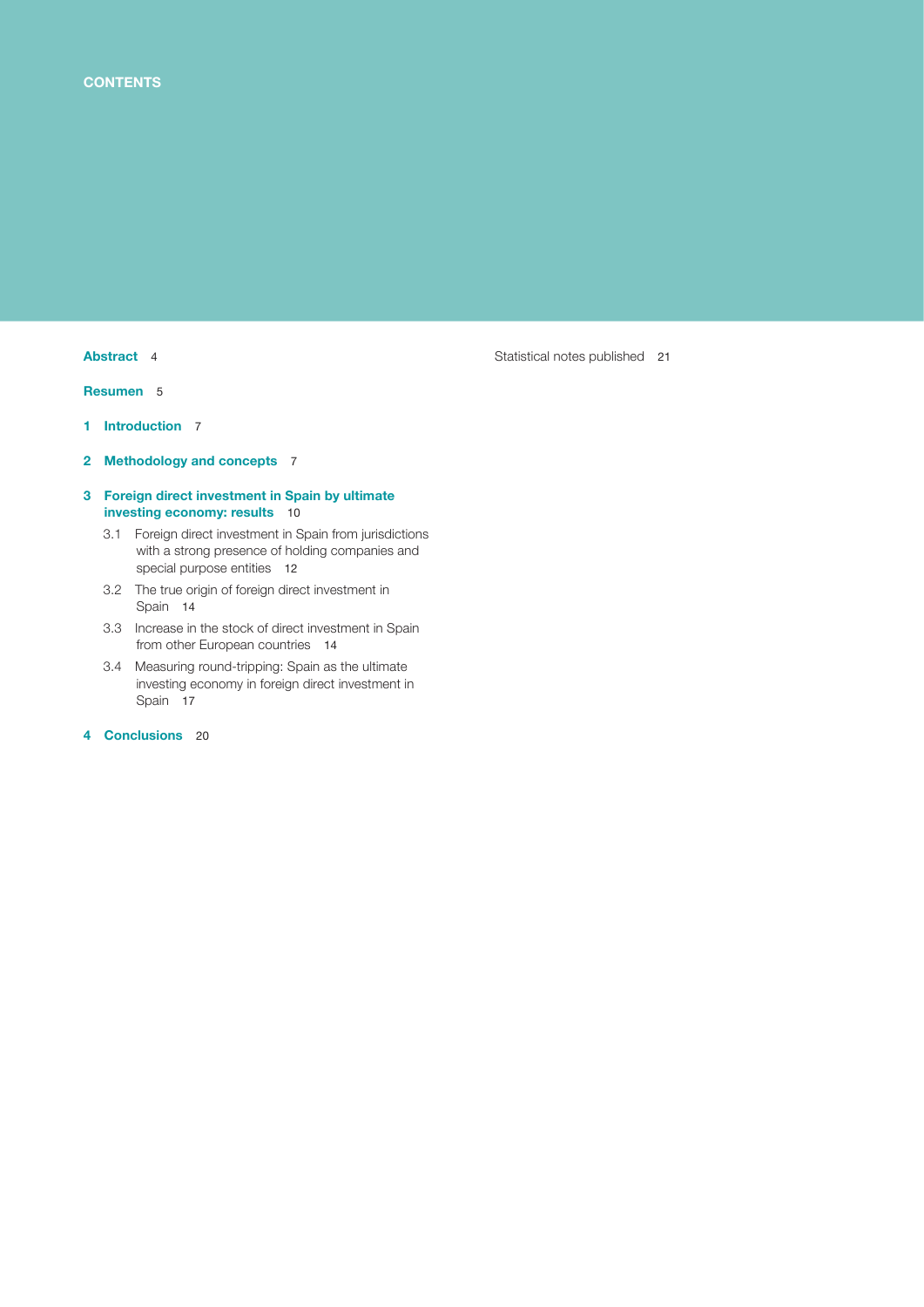FOREIGN DIRECT INVESTMENT IN SPAIN: WHICH ARE THE IMMEDIATE AND WHICH ARE THE ULTIMATE INVESTING COUNTRIES?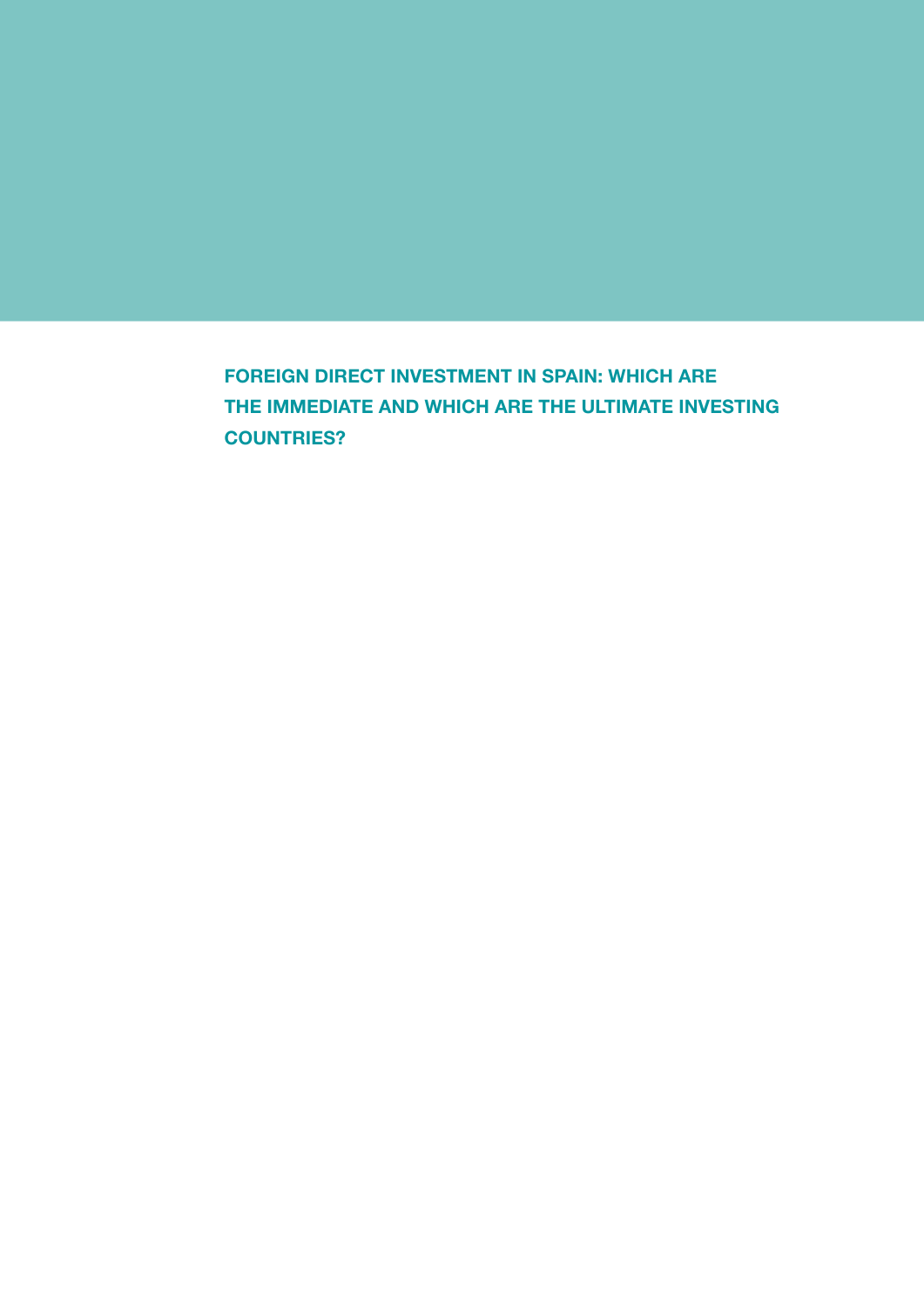#### <span id="page-3-0"></span>ABSTRACT

This statistical note presents the methodology applied to compile the supplementary statistics on foreign direct investment in Spain by ultimate investing economy, according to the directional principle and using data consistent with the balance of payments/international investment position. Also, an analysis is performed of the most notable differences between the foreign direct investment position in Spain by immediate investing economy and by ultimate investing economy.

Keywords: foreign direct investment, ultimate investing economy, immediate investing economy, balance of payments/international investment position.

JEL classification: F21, F23, C82.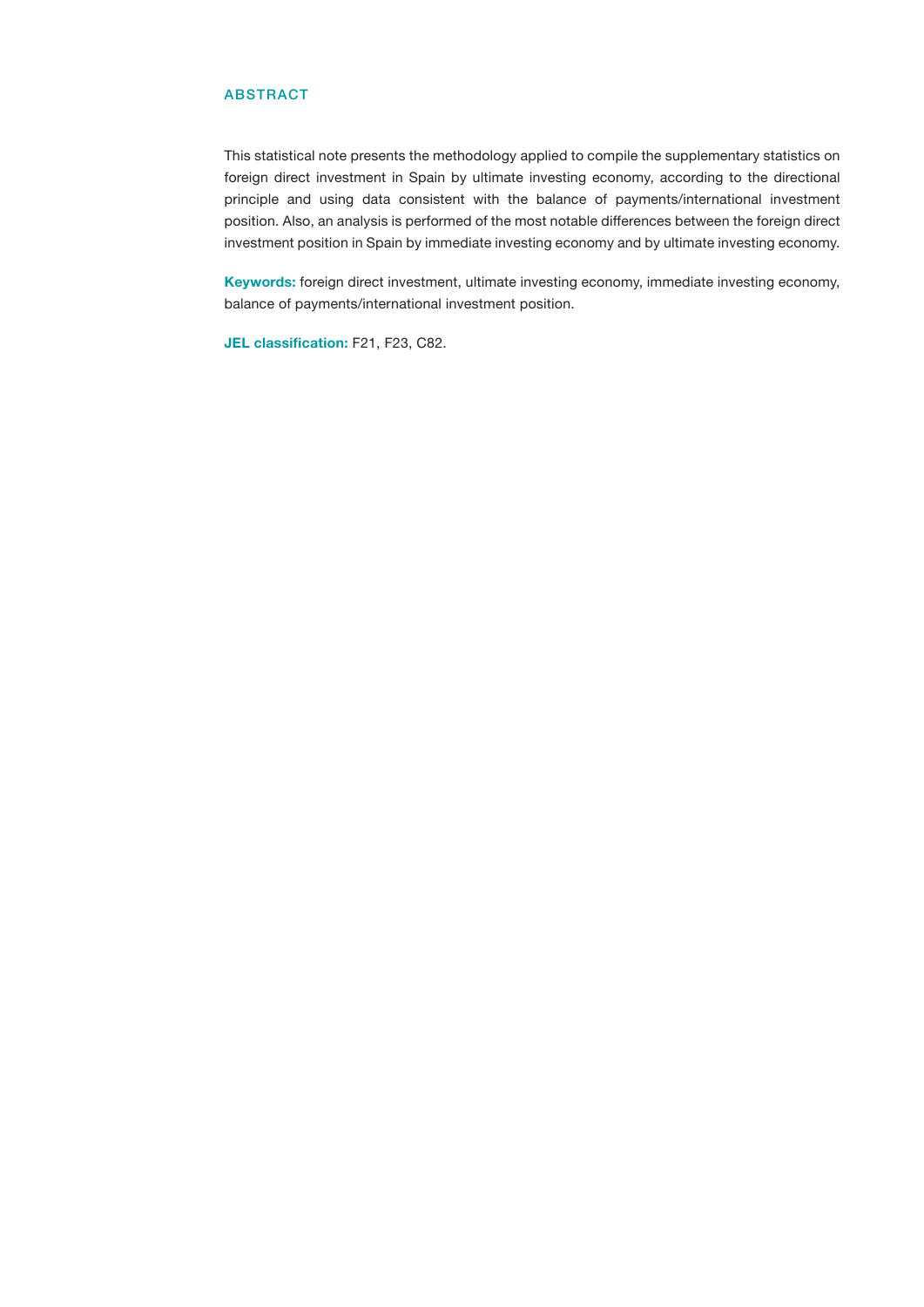#### <span id="page-4-0"></span>RESUMEN

En esta nota estadística se presenta la metodología aplicada en la compilación de las estadísticas complementarias de inversión exterior directa (IED) en España por última economía inversora, según el principio direccional y con datos coherentes con la balanza de pagos/posición de inversión internacional. Asimismo, se realiza un análisis de los aspectos más destacables de la comparación entre la posición de IED en España por economía inversora inmediata y por última economía inversora.

Palabras clave: inversión exterior directa, última economía inversora, economía inversora inmediata, balanza de pagos/posición de inversión internacional.

Códigos JEL: F21, F23, C82.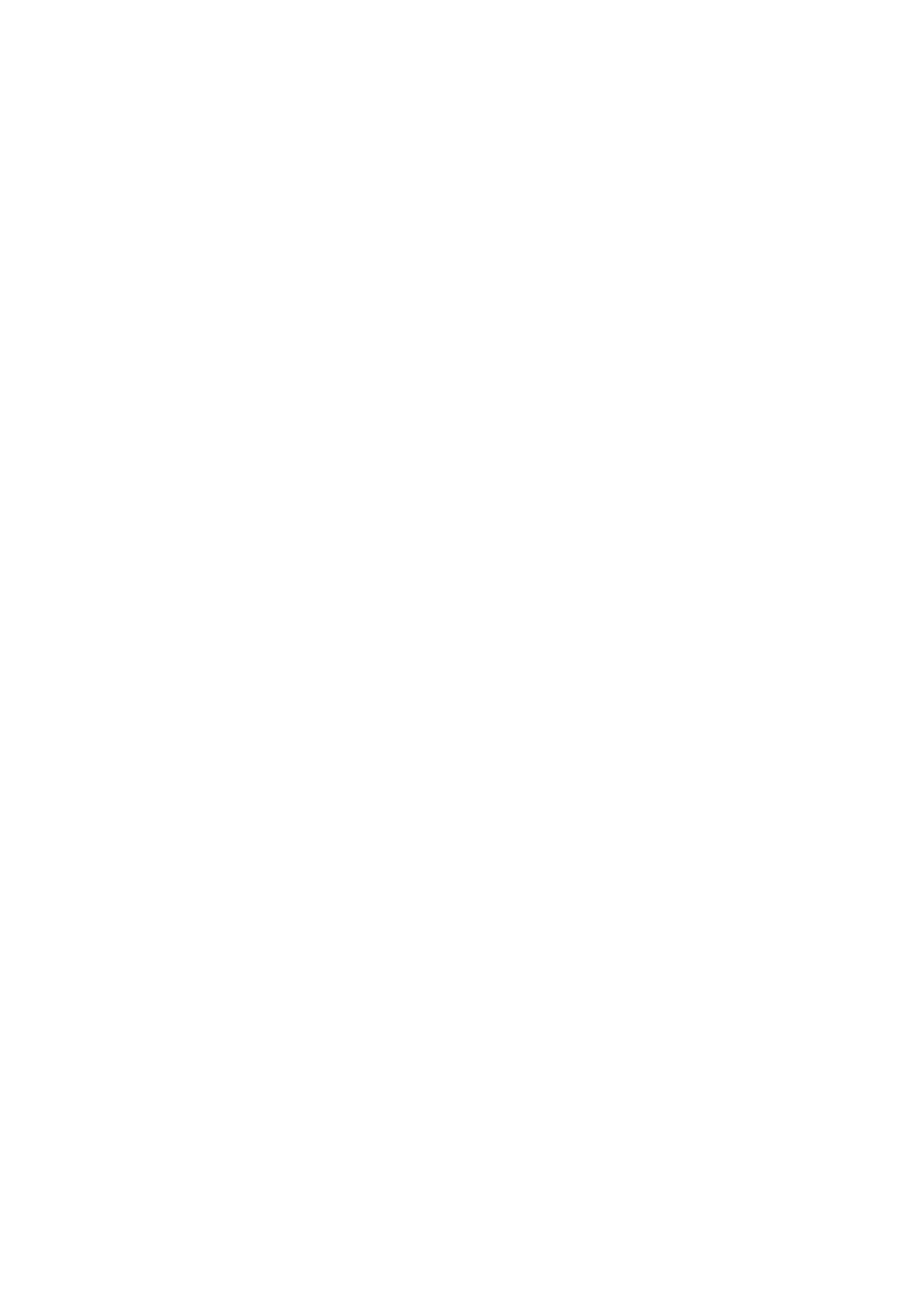## <span id="page-6-0"></span>1 Introduction

This statistical note sets out the approach and methodology for compiling the supplementary statistics on foreign direct investment (FDI) in Spain by ultimate investing economy, according to the directional principle.<sup>1</sup> These statistics are fully consistent with the information included in the international investment position of Spain.

The supplementary statistics by ultimate investing economy show which economy is behind the decision to make a direct investment and exercises control over it, either directly or through a multinational investment chain. In compiling this information, consistency has been maintained with the balance of payments and international investment position data for Spain. The new presentation of the geographical breakdown of direct investment will allow for a better analysis of the external sector statistics compiled by the Banco de España, improving the traceability of this type of investment in Spain. The new data could prove useful for analysing the most and least attractive tax and corporate regulatory environments for channelling direct investment and for measuring circular investment or round-tripping, which reflects the direct investment in Spain originating from Spain itself as the ultimate investing economy.

Following this introduction, a description of the methodology and sources used is given and the main results are outlined. A comparison is also provided between the traditional way of presenting FDI in Spain by immediate investing economy and the distribution by ultimate investing economy, both for total direct investment and for the breakdown by instrument (equity or debt instruments).

## 2 Methodology and concepts

Direct investment statistics provide very relevant information for analysing the economic situation and outlook. FDI brings more than just funding to the host

<sup>1</sup> According to the directional principle, the FDI flows and positions are presented according to the direction of the investment from the viewpoint of the economy concerned, distinguishing between outward direct investment, which reflects the assets (net of liabilities) of resident parent companies vis-à-vis non-resident subsidiaries, and inward direct investment, which reflects the liabilities (net of assets) of resident subsidiaries vis-à-vis non-resident parent companies. The positions between two subsidiaries ("sister" companies of the same group) are allocated to one side or the other depending on whether the ultimate parent of the group is resident or non-resident, respectively. For more information on this directional principle, see Section 4.2.1 of the *Balance of Payments and International Investment Position: methodological note* for Spain, available on the Banco de España website at the following address:<https://www.bde.es/webbde/en/estadis/infoest/htmls/notamet/notametBpPii.pdf>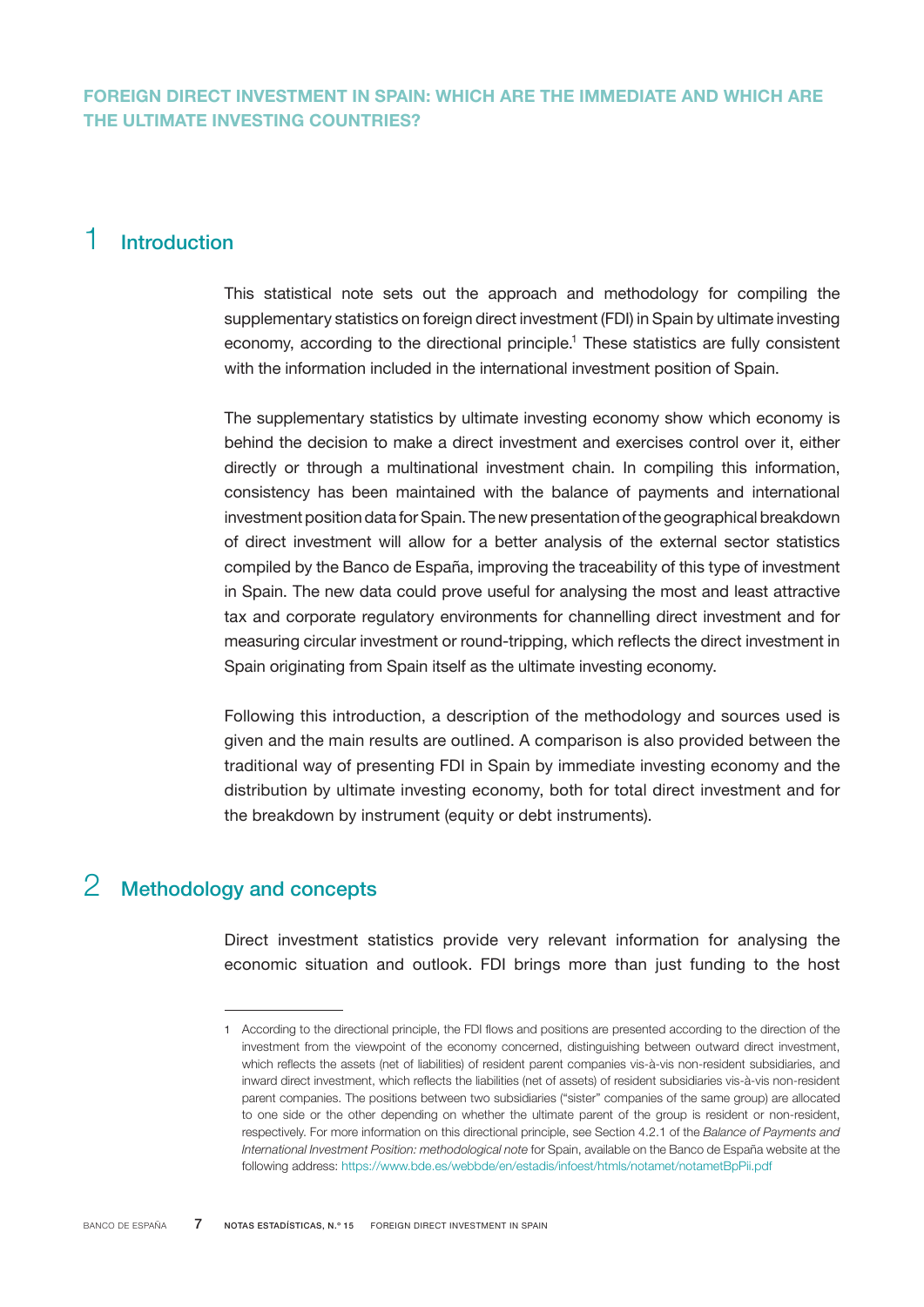#### Figure 1

EXAMPLE OF OWNERSHIP CHAINS LEADING TO LOSS OF INFORMATION ON THE ULTIMATE ORIGIN OF THE DIRECT INVESTMENT USING THE IMMEDIATE INVESTING ECONOMY APPROACH



Multinational enterprises often set up control chains through which financing is channelled to the different parts of the group. For example, a resident in Economy 1 might invest in Economy 3 but, for a number of reasons, not do so directly. In that case, it could establish a subsidiary in Economy 2. As a result, for the external sector economic statistics of Economy 3, the direct counterpart of the inward investment would be Economy 2. By using the ultimate investing economy approach, it would be possible to detect that the investment originates from Economy 1, while continuing to present the data by immediate investing economy.

economy: it is a powerful vehicle for the transfer of technology and technical and managerial expertise, and is more stable than other types of foreign investment. However, in their standard format, and in a changing environment and an increasingly integrated global economy, these statistics have certain limitations in representing some of the most important issues arising from the growing economic globalisation.

Standard FDI presentations broken down by counterpart country, as set out in the OECD's Benchmark Definition of Foreign Direct Investment, 4th edition (BD4), require data to be compiled by territory of residence of the immediate investor.<sup>2</sup> The possibility of presenting supplementary statistics, including the publication of FDI in a particular country by ultimate investing economy, is left to the discretion of each reporting economy.<sup>3</sup> If a direct investor uses a chain of enterprises in countries other than its place of residence and the destination of the investment, the ultimate origin of the investment would be lost in the standard presentation, following the current methodological manuals (see Figure 1). The publication of data by ultimate investing economy makes it possible to address this loss of relevant information and to add value to the external sector statistics compiled by the Banco de España.

In addition to knowing the place of residence of the investor exercising control over the FDI in the host country, this approach may have other analytical purposes: to improve the traceability of investments; to gain a better understanding of global production chains; to assist in the analysis of multinational groups' tax planning and profit shifting strategies; and to determine the scale of round-tripping investment. In this type of investment, in which the country of residence of the entity exercising

<sup>2</sup> *Benchmark Definition of Foreign Direct Investment, 4th edition,* § 43 y 49.

<sup>3</sup> *Benchmark Definition of Foreign Direct Investment, 4th edition,* § 45.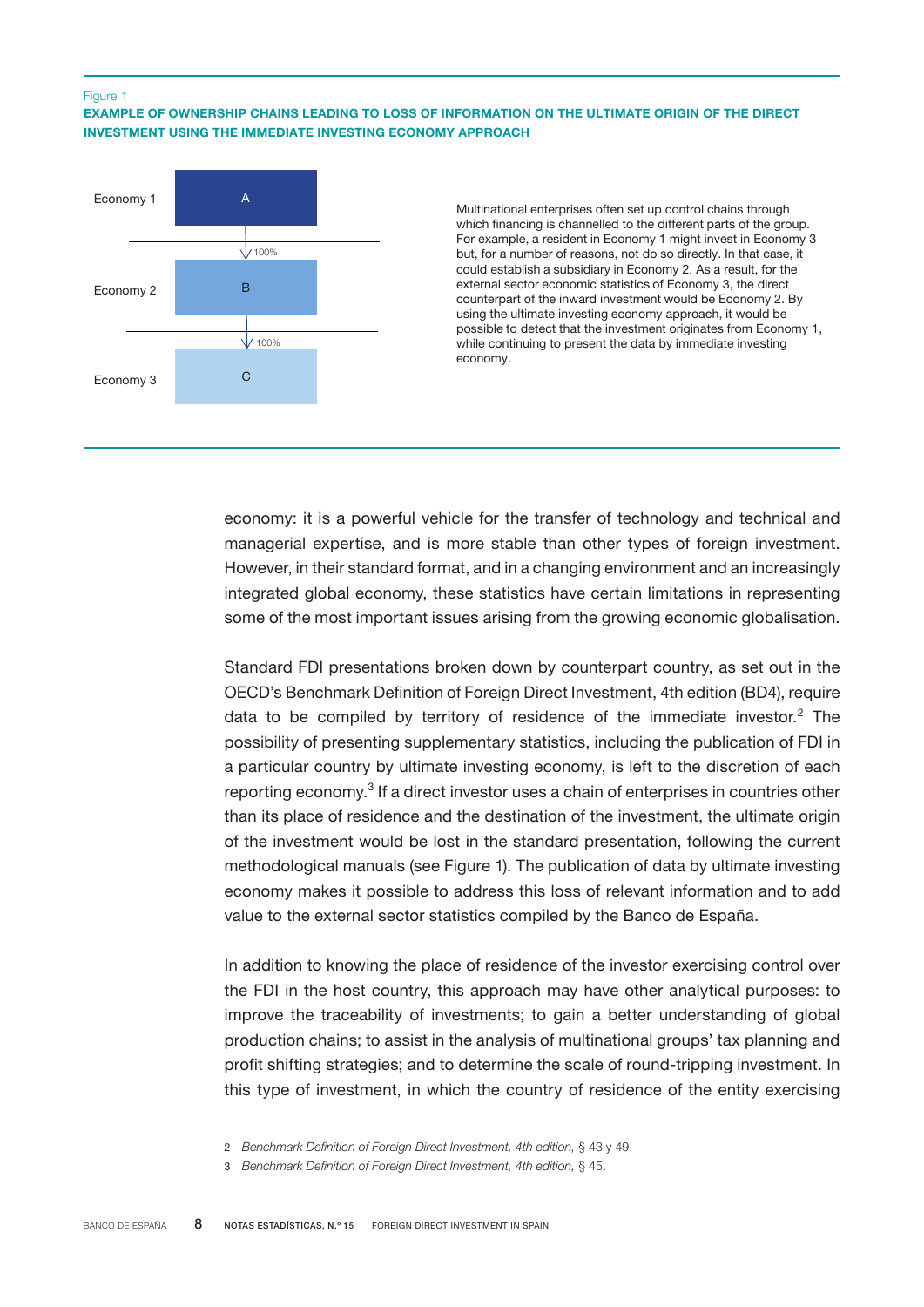control over the investment is the same as that of the direct investment enterprise, the chain of enterprises is usually set up for tax or corporate law reasons and does not involve new investment from abroad in practice.

The Banco de España has made the necessary changes to the compilation and publication of external sector statistics under its remit in order to provide this supplementary presentation of FDI statistics. Spain, aware of these statistics' potential for underpinning economic analysis in this field, has thus joined the small but growing number of countries that publish this presentation, using data consistent with the balance of payments/international investment position.

The methodological manuals provide different definitions for the concept of ultimate investing economy. For example, Annex 10 of BD4 contains indications for reallocating the investment to the ultimate investing economy based on the ultimate controlling parent of each of the immediate direct investors, thus allowing for more than one ultimate investing economy for each direct investment enterprise.<sup>4</sup> This methodology relies on full knowledge of the ownership chains of multinational groups, making its practical applicability complex. For this reason, the European regulation that sets out the balance of payments, international investment position and direct investment data requirements $^5$  does not yet include the obligation to report those data, although a pilot exercise has been organised through the permanent European working group on direct investment<sup>6</sup> to assess the feasibility of compiling supplementary FDI statistics by ultimate investing economy and to agree on the more specific aspects of the methodology. These aspects include adopting a common criterion, at the European level, for compiling statistics by ultimate investing economy, among other reasons to avoid the use of different criteria giving rise to asymmetries in the information published by the different countries.

Unlike the BD4, which provides for the possibility of having several ultimate investing economies for the same direct investment enterprise, in the final report<sup>7</sup> of the above-mentioned permanent working group it was agreed that only one ultimate investing economy should be recorded for each direct investment enterprise. In the event of more than one non-resident direct investor, selection of the one with the

6 Joint ESS/ESCB Task Force on Foreign Direct Investment.

<sup>4</sup> Direct investment enterprise is the term used by the methodological manuals to refer to the enterprise receiving the direct investment.

<sup>5</sup> Regulation (EC) No 184/2005 of the European Parliament and of the Council of 12 January 2005 on Community statistics concerning balance of payments, international trade in services and foreign direct investment (amended by: Commission Regulation (EC) No 602/2006 of 18 April 2006; Regulation (EC) No 1137/2008 of the European Parliament and of the Council of 22 October 2008; Commission Regulation (EC) No 707/2009 of 5 August 2009; Commission Regulation (EU) No 555/2012 of 22 June 2012; Commission Regulation (EU) No 519/2013 of 21 February 2013; Regulation (EU) 2016/1013 of the European Parliament and of the Council of 8 June 2016; and Commission Delegated Regulation (EU) 2019/505 of 19 December 2018).

<sup>7</sup> The final report of the pilot exercise can be found at [https://data.consilium.europa.eu/doc/document/ST-14859-](https://data.consilium.europa.eu/doc/document/ST-14859-2019-INIT/en/pdf) [2019-INIT/en/pdf](https://data.consilium.europa.eu/doc/document/ST-14859-2019-INIT/en/pdf)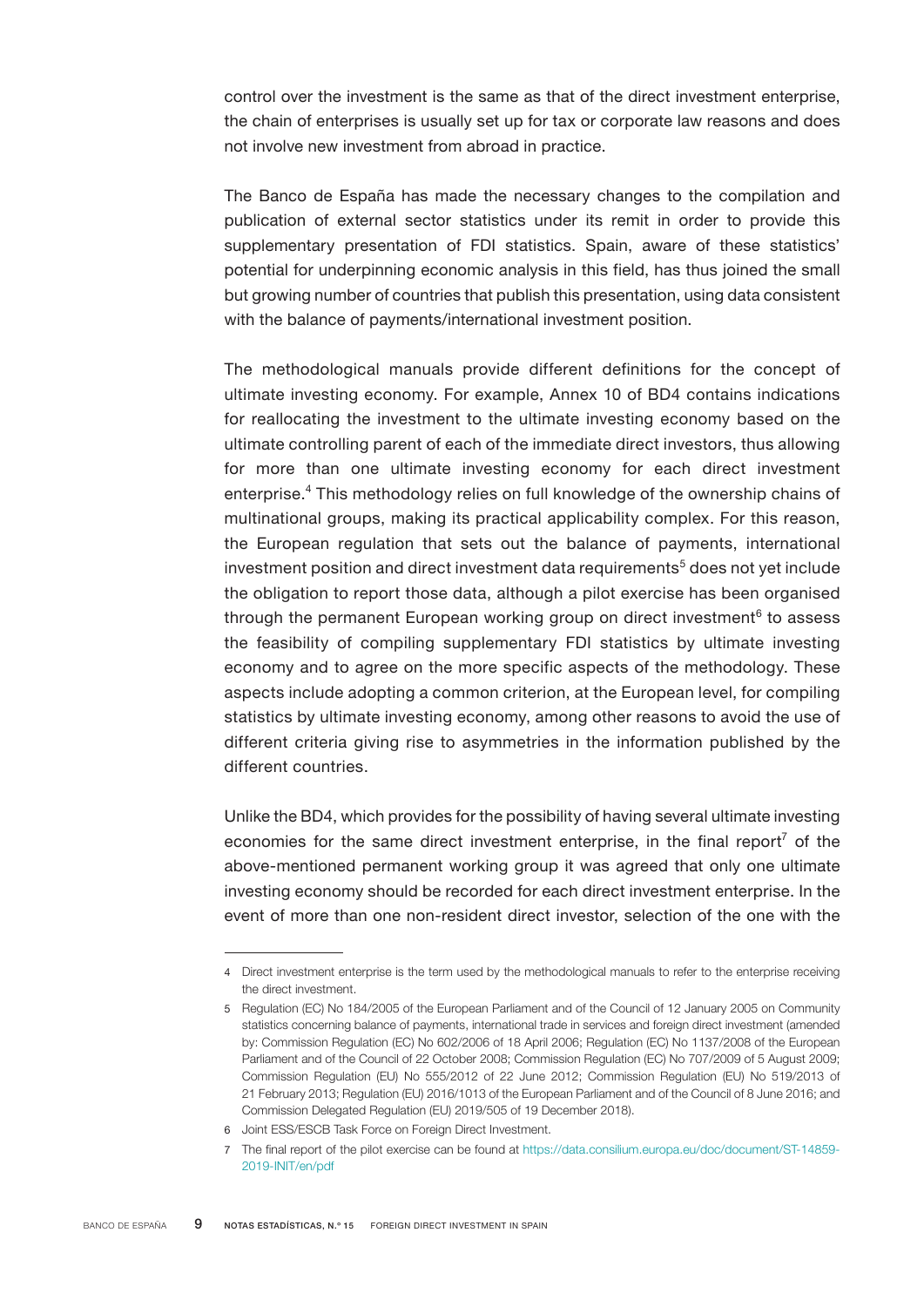<span id="page-9-0"></span>largest ownership interest is proposed. The ultimate investing economy would be the country of residence of the enterprise at the origin of the multinational investment chain involving the direct investor, over which no natural or legal person exercises control.

This criterion was adopted for several reasons: first, because it reflects the situation of most direct investors, which generally tend to hold ownership percentages allowing for effective control of the target enterprise, and second, because it does not require the ownership chains of the remaining direct investors with smaller stakes to be known, thus making the criterion simpler and resulting in a more feasible practical application. The compilation of these data remains voluntary.

In line with the above report, this has been the criterion adopted by the Banco de España, whereby a unique ultimate investing economy is recorded for each direct investment enterprise. The only cases in which more than one ultimate investing economy may be recorded are the following: (i) direct investment enterprises under multi-group control or which are joint ventures, and where the companies or natural persons at the origin of these investments reside in different economies; and (ii) where two or more direct investors have the same ownership interest in the direct investment enterprise and, again, the entities at the origin of the investment reside in different economies.<sup>8</sup>

The sources used by the Banco de España for compiling these supplementary statistics are: the financial statements that monetary financial institutions report to the Banco de España and, in the case of other resident sectors, the data reported to the Foreign Investment Register of the Ministry of Industry, Trade and Tourism and the data reported to the Banco de España on transactions and cross-border financial asset and liability balances under Circular 4/2012. The information published to date is for the period 2017-2019, as these are the years within the revision calendar for the balance of payment and international investment position data for which the Foreign Investment Register, which is available with a 16-month delay, can be used as a source. In the future, the expectation is to be able to provide data for more recent periods, so that they can be published following the same calendar as FDI statistics by immediate counterpart economy.

## $3$  Foreign direct investment in Spain by ultimate investing economy: results

The supplementary presentation of FDI in Spain by ultimate investing economy yields very different results to those currently published by immediate counterpart country.

<sup>8</sup> The Joint ESS/ESCB Task Force on Foreign Direct Investment is currently analysing and developing guidelines to help compilers treat any possible special cases homogeneously.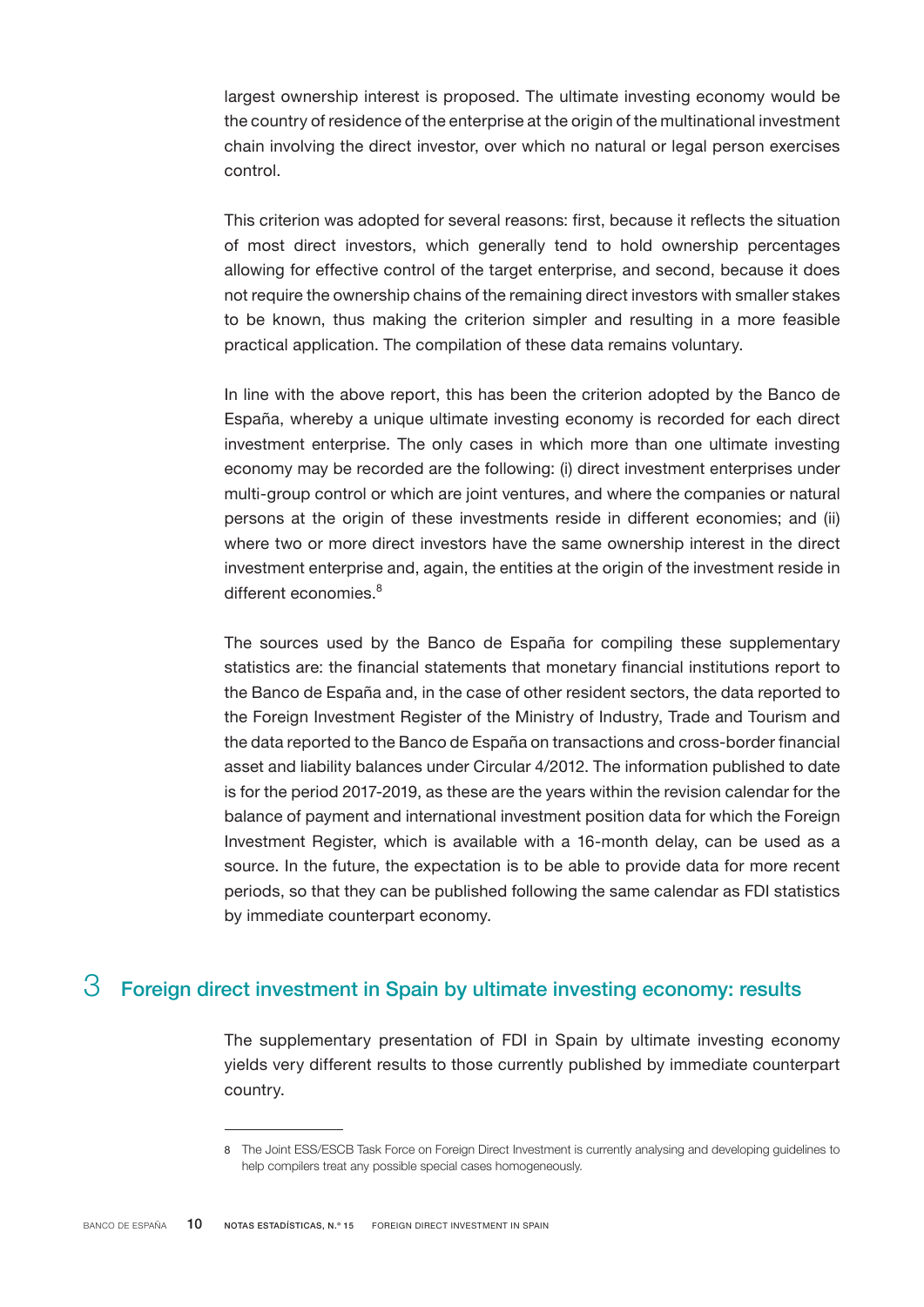#### STOCK OF FDI IN SPAIN (2019) (a) Chart 1



ECONOMIES WITH THE HIGHEST POSITION, BY IMMEDIATE INVESTING ECONOMY AND ULTIMATE INVESTING ECONOMY

#### SOURCE: Banco de España.

a Presentation according to the directional principle.

#### STOCK OF FDI IN SPAIN (2019). EQUITY INSTRUMENTS (a) Chart 2

ECONOMIES WITH THE HIGHEST POSITION, BY IMMEDIATE INVESTING ECONOMY AND ULTIMATE INVESTING ECONOMY



SOURCE: Banco de España.

a Presentation according to the directional principle.

Charts 1 to 3 show FDI data in Spain according to the directional principle, both by ultimate investing economy and by immediate investing economy, for the ten economies with the largest amounts, broken down by investment instrument involved (equity or debt instruments). The most significant changes have been grouped into four categories and are analysed in more detail below.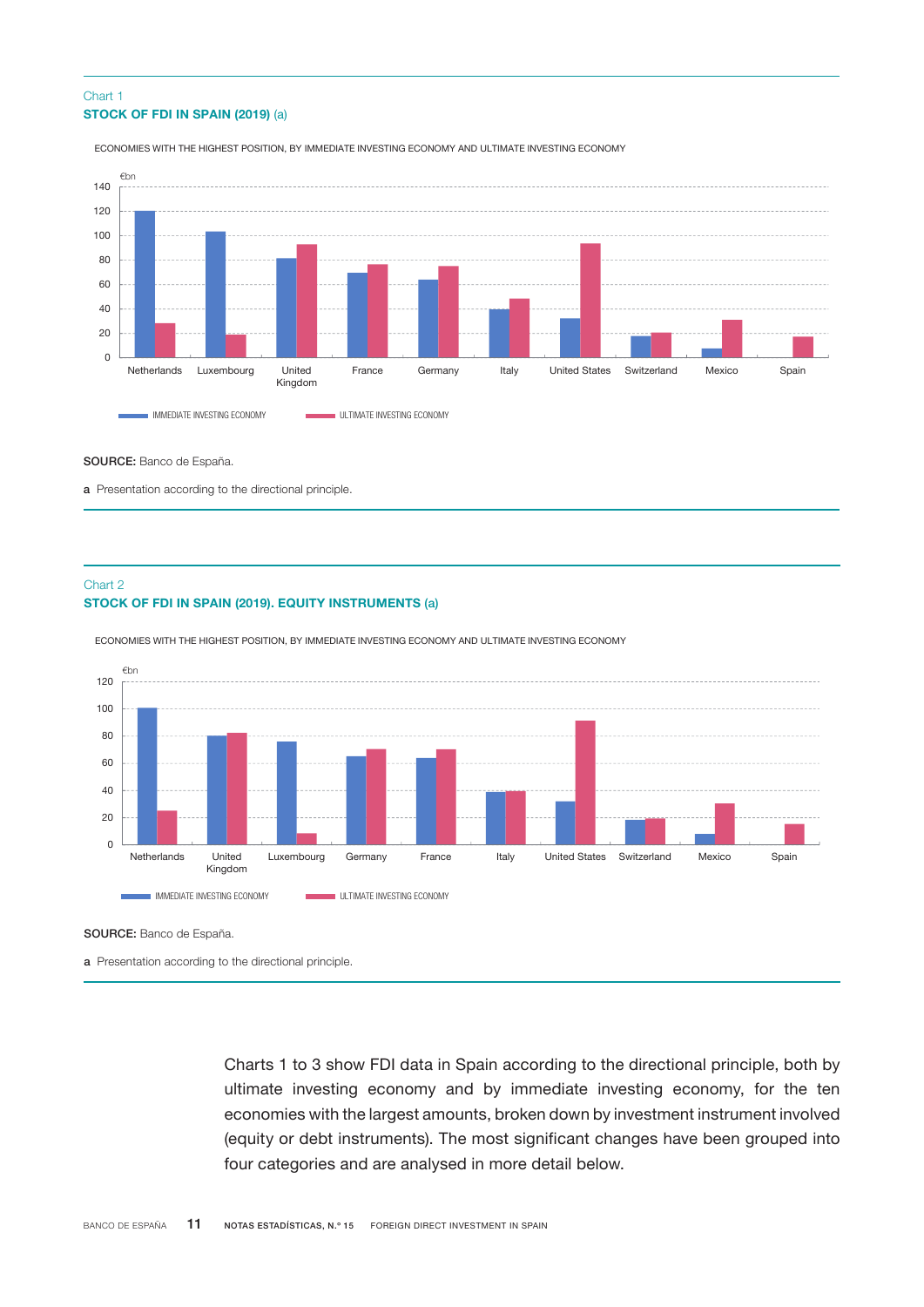#### <span id="page-11-0"></span>STOCK OF FDI IN SPAIN (2019). DEBT INSTRUMENTS (a) Chart 3



ECONOMIES WITH THE HIGHEST POSITION, BY IMMEDIATE INVESTING ECONOMY AND ULTIMATE INVESTING ECONOMY

SOURCE: Banco de España.

a Presentation according to the directional principle.

### 3.1 Foreign direct investment in Spain from jurisdictions with a strong presence of holding companies and special purpose entities

First, there is a sharp fall in the stock of FDI in countries with a strong presence of holding companies and special purpose entities (SPEs), such as the Netherlands or Luxembourg, when shifting from immediate economy to ultimate economy (see Chart 1). While, by the first criterion, these two countries are the first and second home countries for FDI in Spain, accounting for approximately 33% of the total between 2017 and 2019, when the data are broken down by ultimate investing economy their importance drops significantly, with both countries jointly accounting for approximately 7% of the total stock. In 2019, when looking at the ultimate investing economy as opposed to the immediate investing economy, the amount for the Netherlands falls by €92 billion and by €84 billion in the case of Luxembourg. These amounts clearly show how attractive and important these jurisdictions are in multinational investment chains in channelling direct investments towards their final destination.

This presentation also makes it possible to analyse the ultimate origin of the funds flowing from these countries. Thus, Charts 4 and 5 show the breakdown by ultimate investing economy of the stock of FDI in Spain from the Netherlands and Luxembourg as immediate investing economies. Notable among the countries behind the funds channelled through subsidiaries located in those countries are the United States, the United Kingdom and Mexico.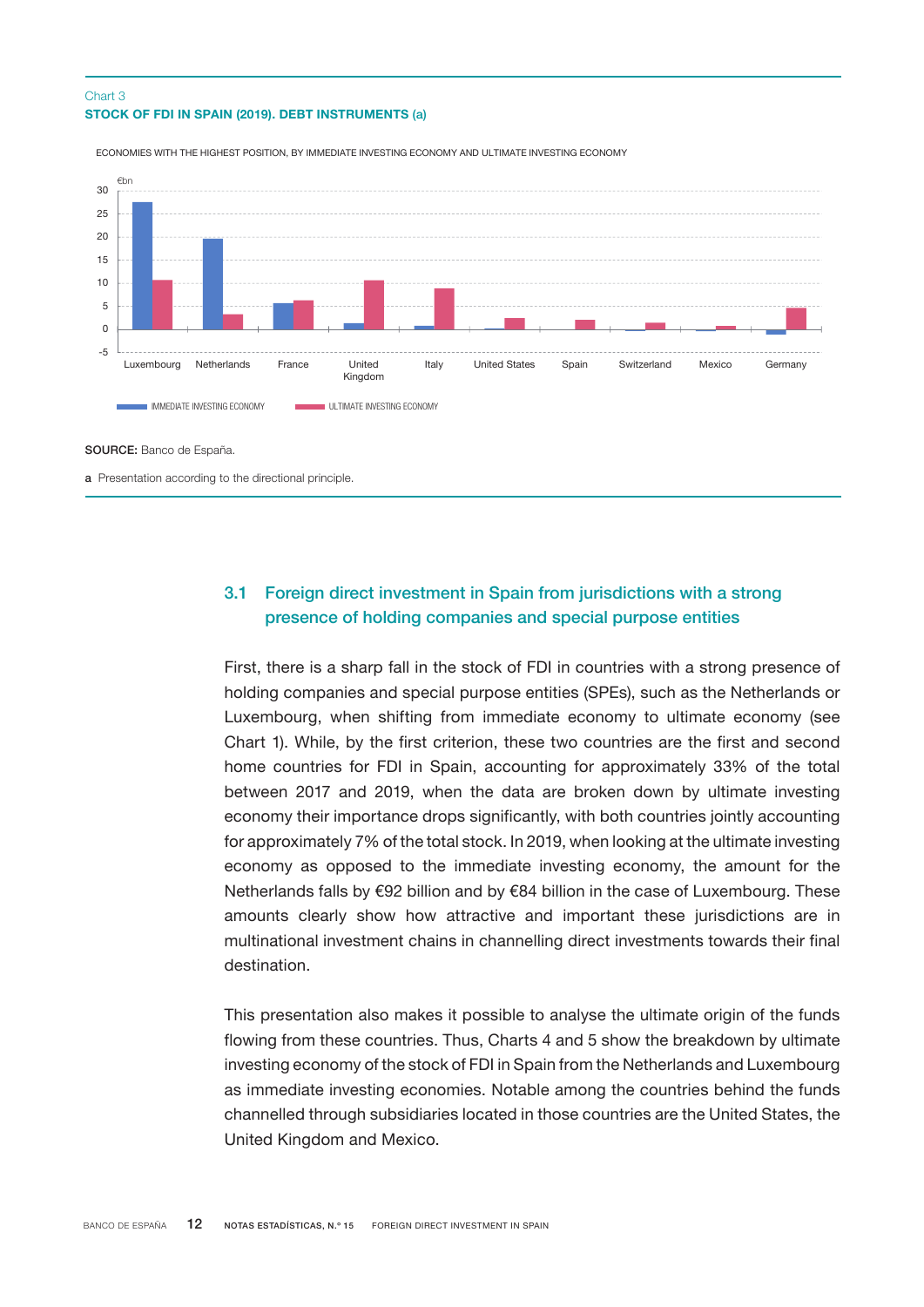#### STOCK OF FDI IN SPAIN FROM THE NETHERLANDS (2019) (a) Chart 4



POSITION OF THE NETHERLANDS AS IMMEDIATE INVESTING ECONOMY (IIE). BREAKDOWN BY ULTIMATE INVESTING ECONOMY (UIE)

SOURCE: Banco de España.

a Presentation according to the directional principle.

#### STOCK OF FDI IN SPAIN FROM LUXEMBOURG (2019) (a) Chart 5

POSITION OF LUXEMBOURG AS IMMEDIATE INVESTING ECONOMY (IIE). BREAKDOWN BY ULTIMATE INVESTING ECONOMY (UIE)



SOURCE: Banco de España.

a Presentation according to the directional principle.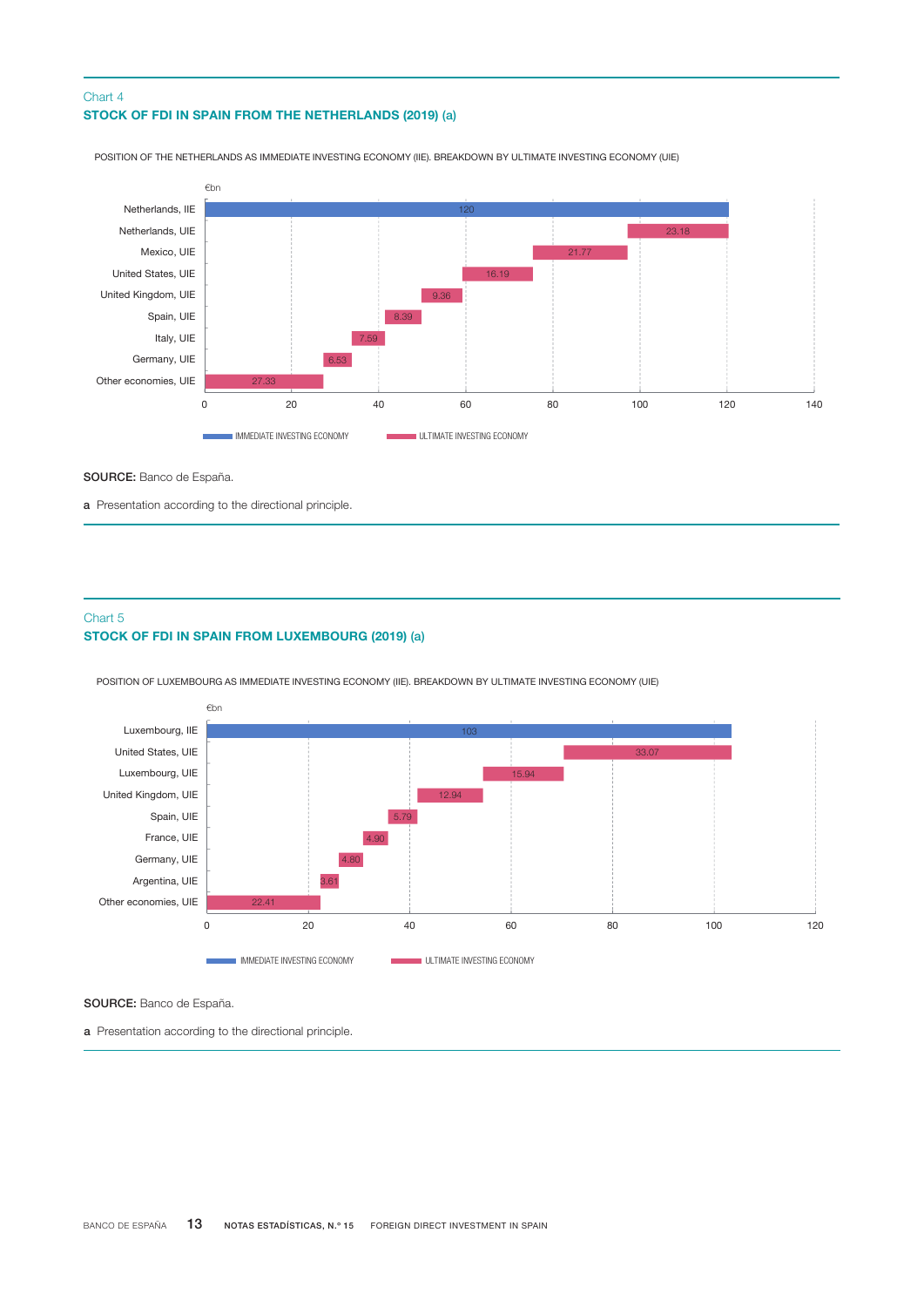#### <span id="page-13-0"></span>3.2 The true origin of foreign direct investment in Spain

The other side of the loss of weight of jurisdictions with a strong presence of holding companies and SPEs is the greater relevance, when breaking down by ultimate investing economy, of developed countries that rank lower when presenting the data by immediate economy.

The most obvious case (see Chart 1) is the United States, which ranks seventh when presenting the data by immediate investing economy, with 5% of the total stock of FDI in Spain, but rises to the top positions by ultimate investing economy, with a share of between 12% and 14% and an increase in position of between €40 and €60 billion over the period analysed. This change is mainly in equity holdings, with an increase of €32 billion (85%) in 2019, although there is also a strong increase in percentage terms, but lower in absolute terms, in debt instruments.

Another noteworthy aspect, albeit of a smaller amount, is the emergence of major Asian economies as the ultimate origin of FDI, mainly through the increase in equity instruments, whose presence was barely reflected in the presentation by immediate economy. Thus, in 2017 China comes 11th in the list of ultimate investing economies in Spain, with a stock of FDI of €14 billion, well above its stock by immediate investing economy. Japan is the other major Asian economy gaining significant weight in FDI in Spain, with a stock of around  $€10$  billion in the years analysed, which is more than double its figures by immediate investing economy. The weight of these two economies in FDI in Spain is mainly concentrated in equity holdings.

Lastly, mention should be made of the important role of Mexico as ultimate investing economy in Spain. While in terms of immediate economy its stock was around €8 billion in 2019, its weight increases significantly by ultimate investing economy, to a stock of around €30 billion, concentrated in equity holdings.

#### 3.3 Increase in the stock of direct investment in Spain from other European countries

The countries with high direct investment in Spain, which already occupied the top positions using the immediate investing economy presentation criteria, gain even more relevance. In general, this group of countries is made up of countries with close and historical trade ties with Spain, such as the euro area countries and the United Kingdom. Charts 6 to 8 show the changes in the stock of FDI in Spain from the United Kingdom, France, Germany and Italy between 2017 and 2019, presented by immediate investing economy and ultimate investing economy.

In the case of the United Kingdom, the presentation by ultimate investing economy makes its position increase by 20% on average over this period, to stand at around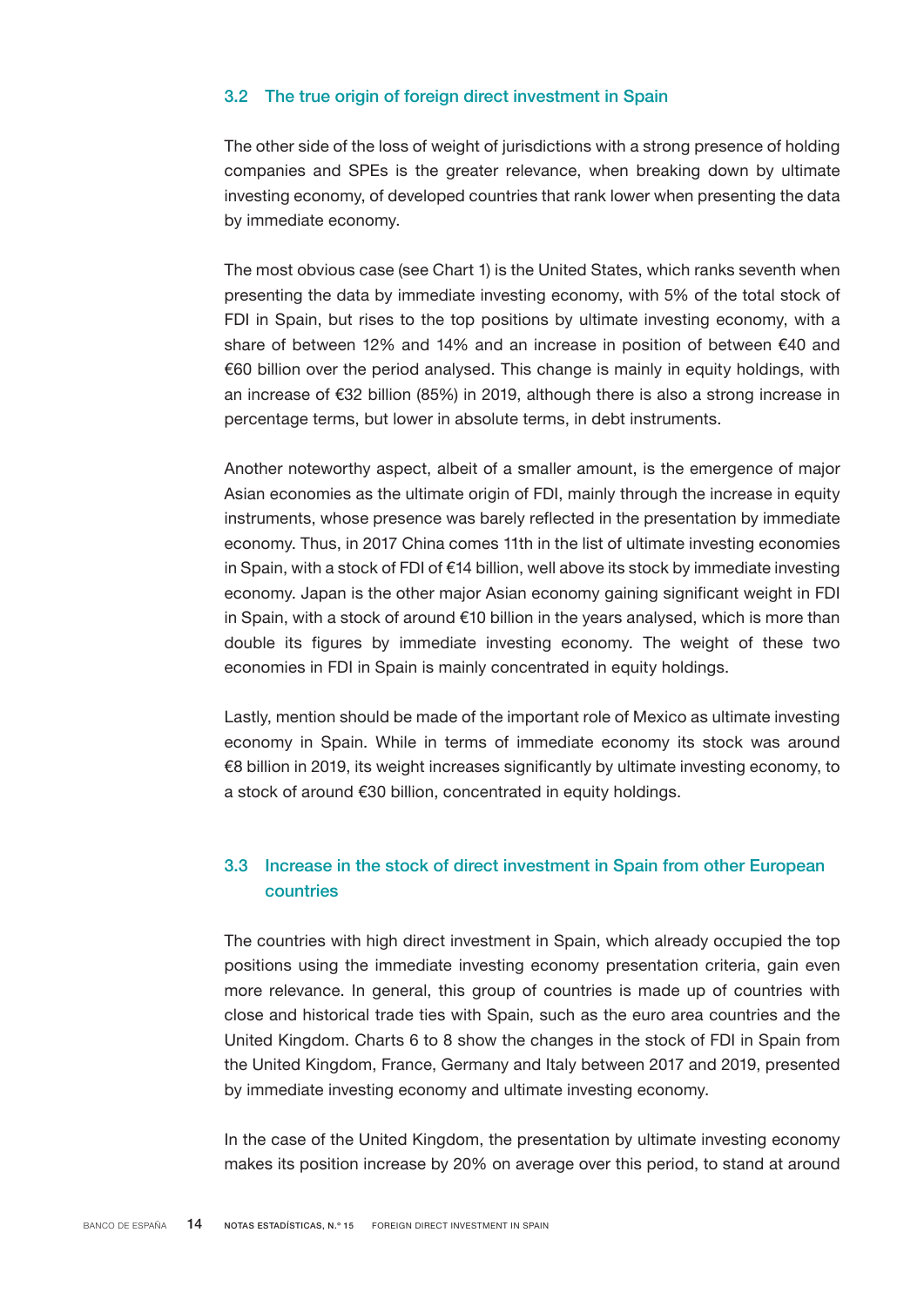#### STOCK OF FDI IN SPAIN FROM THE MAIN EUROPEAN INVESTING ECONOMIES (2017-2019) (a) Chart 6



EUROPEAN ECONOMIES WITH THE HIGHEST POSITION, BY IMMEDIATE INVESTING ECONOMY AND ULTIMATE INVESTING ECONOMY

SOURCE: Banco de España.

a Presentation according to the directional principle.

#### Chart 7

#### STOCK OF FDI IN SPAIN FROM THE MAIN EUROPEAN INVESTING ECONOMIES (2017-2019). EQUITY INSTRUMENTS (a)



EUROPEAN ECONOMIES WITH THE HIGHEST POSITION, BY IMMEDIATE INVESTING ECONOMY AND ULTIMATE INVESTING ECONOMY

SOURCE: Banco de España.

a Presentation according to the directional principle.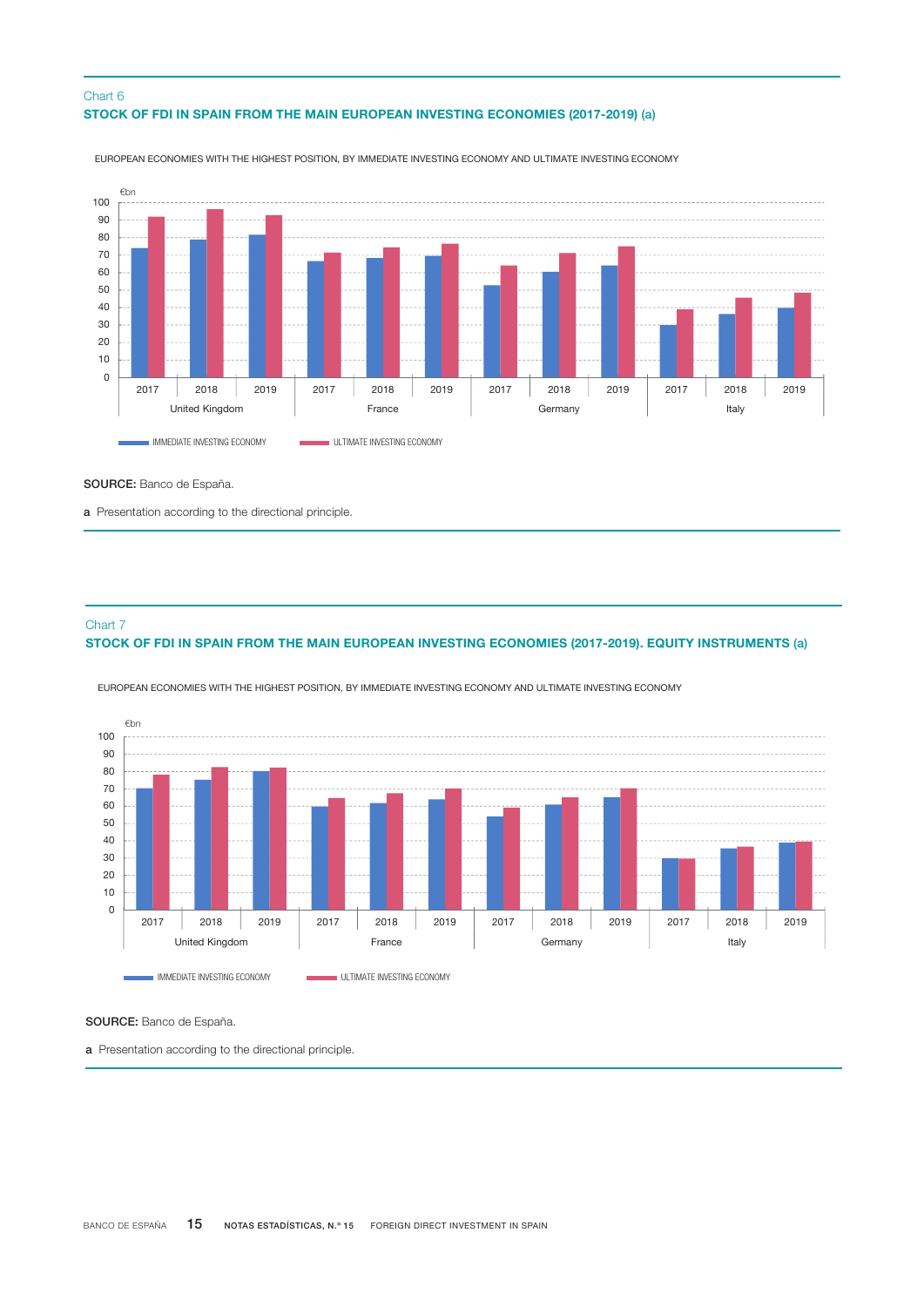#### STOCK OF FDI IN SPAIN FROM THE MAIN EUROPEAN INVESTING ECONOMIES (2017-2019). DEBT INSTRUMENTS (a) Chart 8



EUROPEAN ECONOMIES WITH THE HIGHEST POSITION, BY IMMEDIATE INVESTING ECONOMY AND ULTIMATE INVESTING ECONOMY

SOURCE: Banco de España.

a Presentation according to the directional principle.

€94 billion, compared with an average of €78 billion as immediate investing economy. This increase places the United Kingdom as one of the main direct investors in the Spanish economy. France also moves to the top of the list, with an average increase in its position of 9%, to €74 billion, compared to an average of €68 billion using the immediate investing economy criterion. Germany remains among the leading investing economies in Spain, recording an average increase in its stock of FDI of around €10 billion, which represents a 19% increase with respect to its position in terms of immediate economy. Finally, Italy displays a similar behaviour to that of the other countries discussed, with an investment as ultimate investing economy approximately  $\epsilon$ 9 billion higher than the figures by immediate economy (a 26% increase on average in the three years analysed).

When analysing the changes by type of instrument, it is clear that, in the countries whose position increases the most when presenting the information by ultimate rather than immediate investing economy (United Kingdom and Italy), most of this increase is in the form of debt instruments. In the case of France, the increase in position when presenting the information by ultimate investing economy is mainly in the form of equity instruments (9% on average in the period 2017-2019), while no clear trend can be discerned for debt instruments. The most striking case is that of Germany, which has a negative FDI position in Spain in terms of debt instruments when presenting the data by immediate investing economy, which turns positive when switching to ultimate investing economy. This is because resident direct investment enterprises in Spain have more debt instruments on their balance sheets granted to German group companies than loans granted by direct parents resident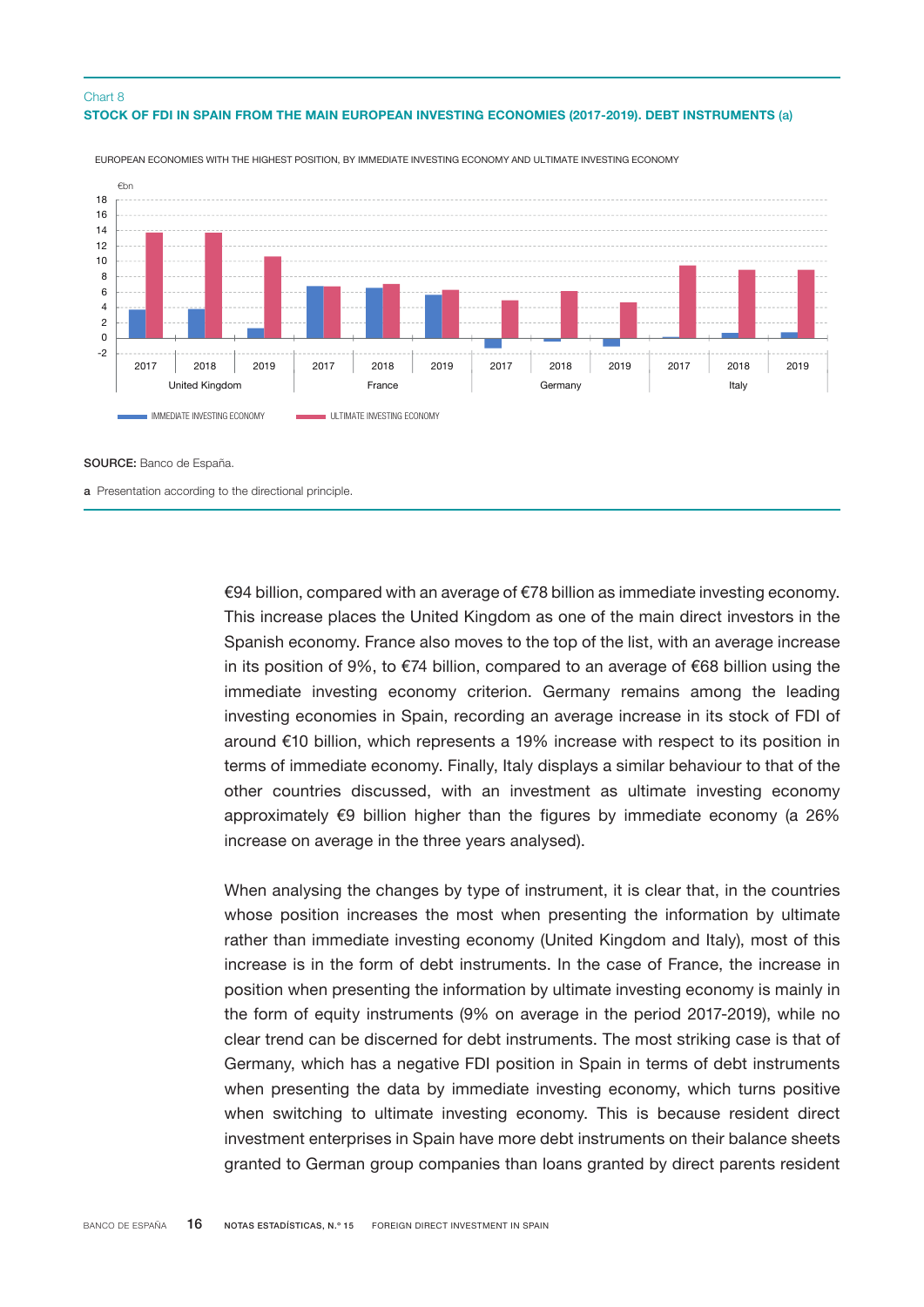<span id="page-16-0"></span>in Germany to Spain, and is evidence that the ultimate German parents channel lending to their subsidiaries through third countries. This is also the case of the United Kingdom and Italy, although they do not go as far as to present a negative international investment position by immediate investing economy.

#### 3.4 Measuring round-tripping: Spain as the ultimate investing economy in foreign direct investment in Spain

Round-tripping occurs when the ultimate investing economy and the direct investment's destination economy are the same, because the ultimate investor exercises control over one or more subsidiaries resident in other economies, which in turn are direct investors in the ultimate investor's country of residence. There are multiple reasons for the decision to channel an investment in the investor's own economy through a chain of enterprises in other countries, including tax (e.g. exemption of certain items from corporate income tax, such as interest or dividend payments, or lower taxes compared with other jurisdictions), corporate law and financial reasons (e.g. better access to markets). These investments are worth itemising, as they do not have the economic implications that are usually associated with FDI and may result in tax revenue losses for the economies receiving the investment.<sup>9</sup> Presenting the data by ultimate investing economy makes it possible to measure the scale of round-tripping in Spain.

As shown in Charts 1 to 3, although in the years analysed Spain ranks among the top ten economies with the highest FDI in Spain by ultimate investing economy, the stock of investment is relatively small, standing at between €15 and €17 billion, which represents around 2.5% of total FDI. These data are consistent with those of other developed countries, according to an OECD study on FDI by ultimate investing economy.10 For example, in 2013 France accounted for just under 4% of total FDI and the United States for just over 3%.

Charts 9 to 11 provide the breakdown of the immediate economies with Spain as ultimate investing economy, by type of instrument. The Netherlands and Luxembourg are the two leading immediate investing economies through which round-tripping is routed, both in terms of total direct investment and in terms of direct investment in equity instruments, with the two countries accounting for 82% of the total position. In the case of investment in debt instruments, Luxembourg represents more than 76% of the total stock of investments with Spain as the ultimate investing economy.

<sup>9</sup> Round-tripping is part of FDI, since the funds invested in Spain come from abroad (from a group company) even though their ultimate origin is the same as the ultimate destination economy. Methodological manuals do not provide for any adjustment to exclude it from FDI, but rather recommend quantifying it when compiling the data by ultimate investing economy to provide users with the breakdown. For an in-depth analysis of round-tripping, see D. Aykut, A. Sanghi and G. Kosmidou "What to Do When Foreign Direct Investment is Not Direct or Foreign: FDI Round Tripping", *World Bank Policy Research Working Paper* No. 8046.

<sup>10</sup> *FDI Statistics by the Ultimate Investing Country,* OECD Investment Department, March 2015.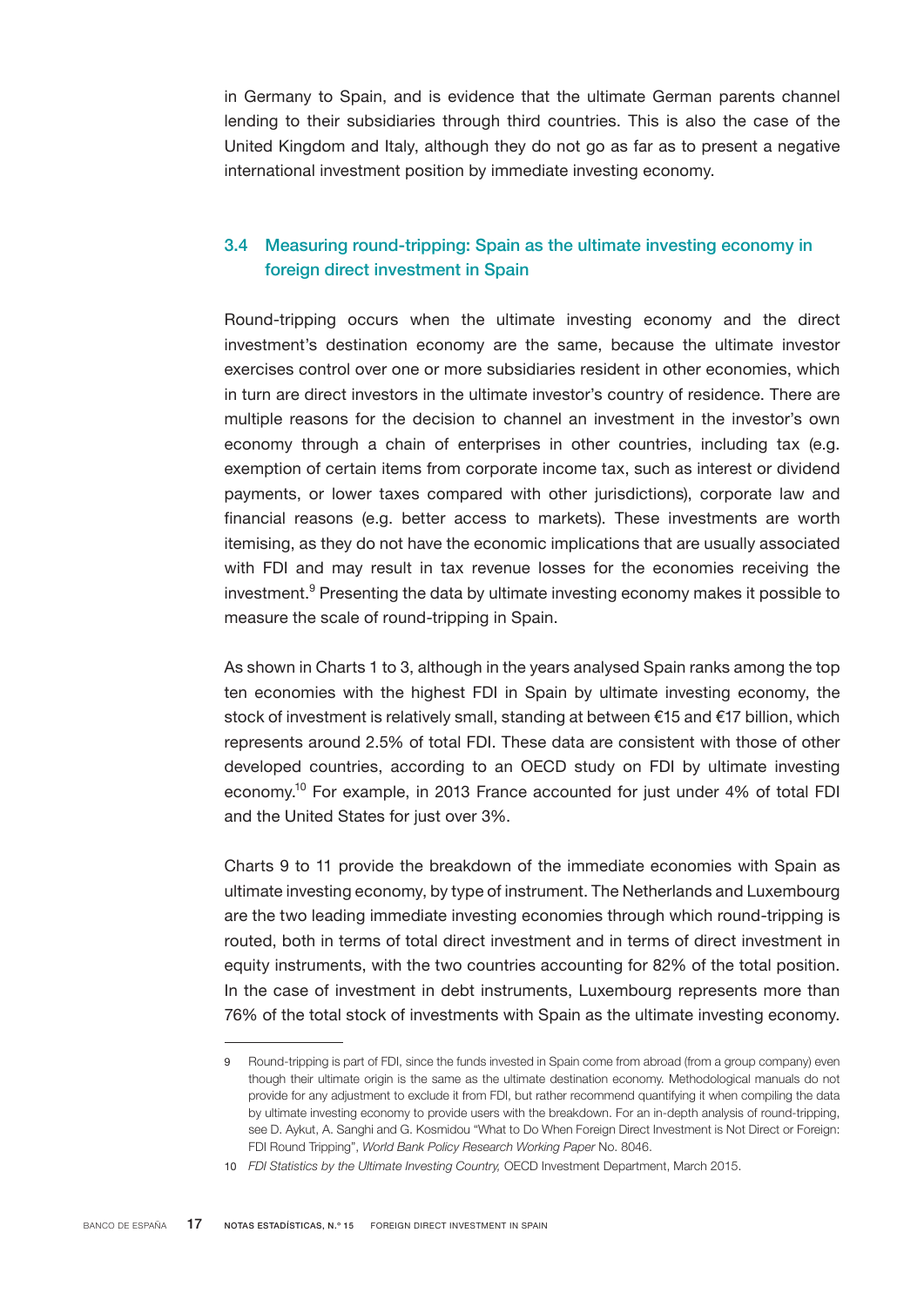#### STOCK OF FDI IN SPAIN WITH SPAIN AS ULTIMATE INVESTING ECONOMY (2019) (a) Chart 9



POSITION OF SPAIN AS ULTIMATE INVESTING ECONOMY (UIE). BREAKDOWN BY IMMEDIATE INVESTING ECONOMY (IIE)

SOURCE: Banco de España.

a Presentation according to the directional principle.

#### Chart 10

#### STOCK OF FDI IN SPAIN WITH SPAIN AS ULTIMATE INVESTING ECONOMY (2019). EQUITY INSTRUMENTS (a)



POSITION OF SPAIN AS ULTIMATE INVESTING ECONOMY (UIE). BREAKDOWN BY IMMEDIATE INVESTING ECONOMY (IIE)

SOURCE: Banco de España.

a Presentation according to the directional principle.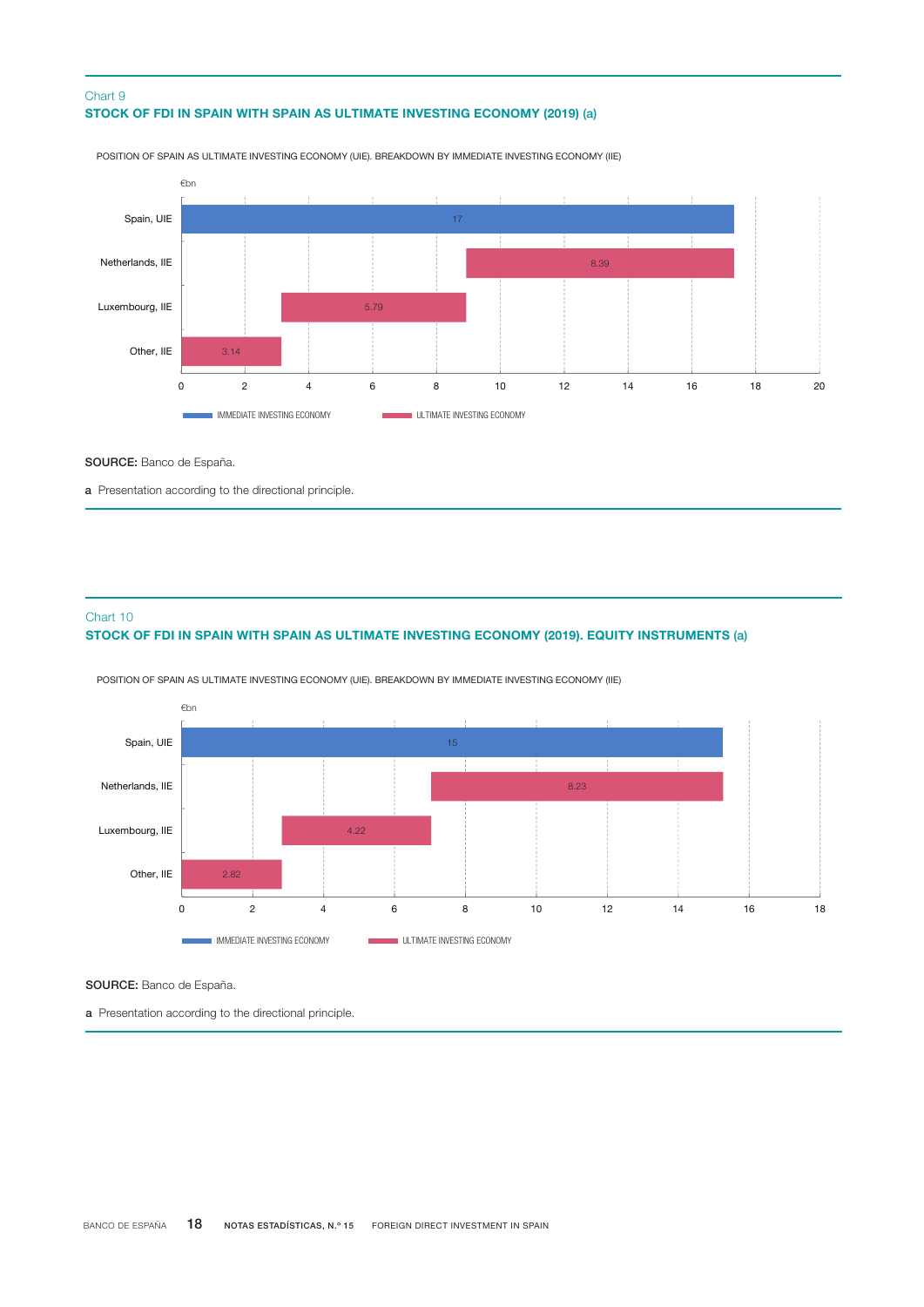#### STOCK OF FDI IN SPAIN WITH SPAIN AS ULTIMATE INVESTING ECONOMY (2019). DEBT INSTRUMENTS (a) Chart 11



POSITION OF SPAIN AS ULTIMATE INVESTING ECONOMY (UIE). BREAKDOWN BY IMMEDIATE INVESTING ECONOMY (IIE)

SOURCE: Banco de España.

a Presentation according to the directional principle.

As with the presentation of the international investment position on an asset and liability basis, the presentation of FDI data according to the directional principle is based on an immediate counterpart economic approach. Thus, an investment by a non-resident immediate parent in a resident subsidiary is considered a foreign investment in Spain (see footnote 1). The supplementary presentation by ultimate investing economy allocates it to the country of residence of the enterprise at the origin of the multinational investment chain. This does not mean that the funds' ultimate origin is necessarily Spain, especially in the case of debt instruments. There could be flows of funds from third countries which are subsequently transferred by the non-resident direct investor to a resident subsidiary. Also, allocating a unique ultimate investing economy in cases where, in addition to the direct investor whose ultimate origin is Spain, there are other direct investors with a smaller ownership interest in that same direct investment enterprise, could lead to a certain overestimation of round-tripping. However, as stated above, this overestimation hardly ever occurs in practice. In the case of debt, because the amounts are very small (see Charts 3 and 11) and in equity holdings because, in most cases of roundtripping, the resident controls 100% of the non-resident subsidiary which, in turn, is the sole shareholder of the direct investment enterprise.

These data highlight the link between round-tripping and the Netherlands and Luxembourg as routing countries of choice for FDI in Spain. Again, this owes to tax and corporate law reasons, coupled with the fact that these jurisdictions belong to the European Union, thus providing a legal framework for structuring those investments equivalent to that of the destination economy.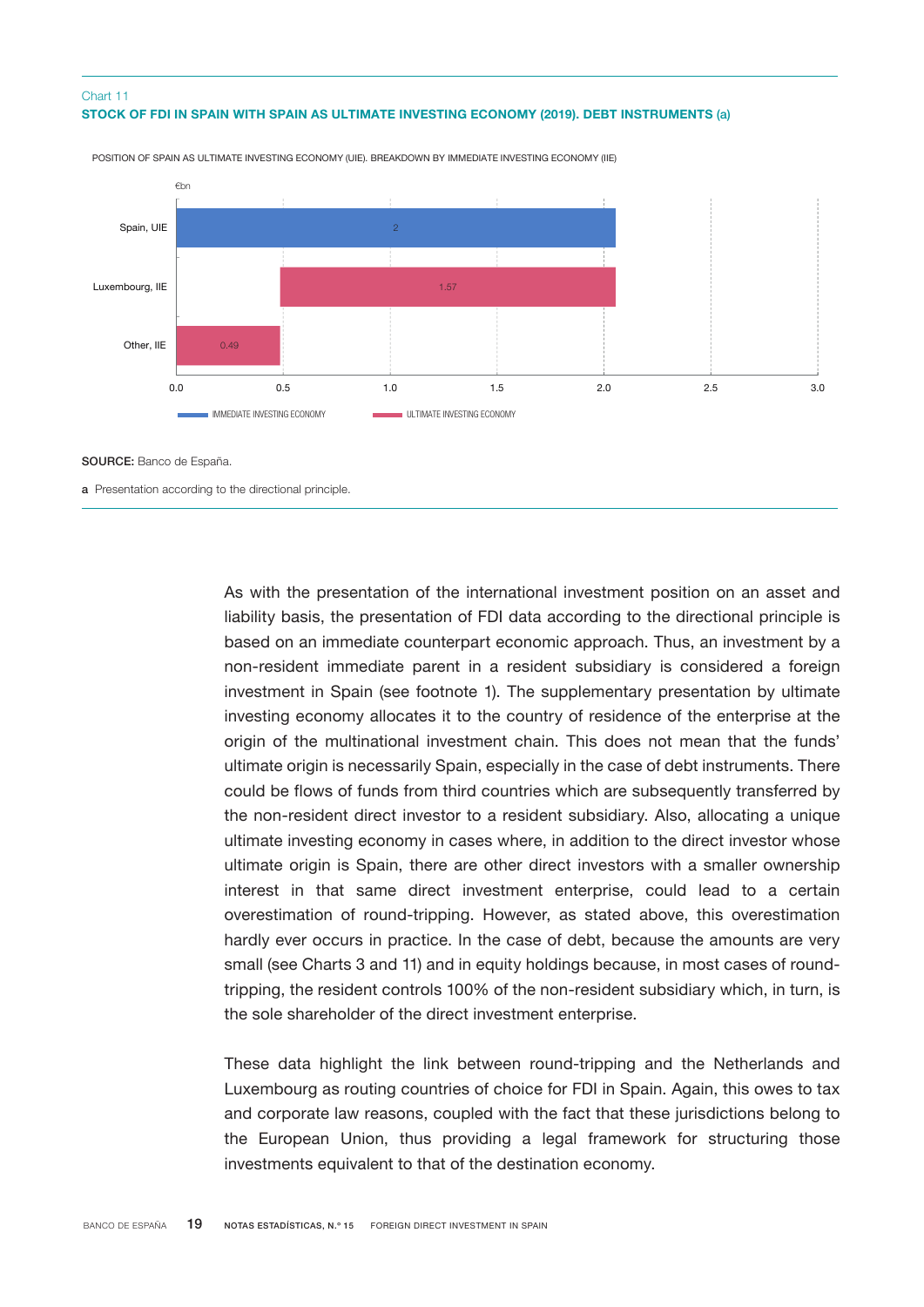## <span id="page-19-0"></span>4 Conclusions

The publication by the Banco de España of these supplementary FDI statistics using data consistent with the international investment position data is an opportunity for users of external sector statistics, who will now have access to a variable of vital importance for analysing direct investment and multinational investment chains, which are key in the current globalised setting. In the future, work will also be undertaken to provide data on FDI in Spain by ultimate investing economy with the same time lag as for the geographical breakdown by immediate counterpart.

The data on the stock of FDI in Spain by ultimate investing economy differ greatly from those in the presentation by immediate investing economy. The significant decrease experienced by the Netherlands and Luxembourg, primarily, with respect to the traditional presentation by immediate investing economy is offset by the strong increase in the position of large economies (such as the United States, China, Japan and Mexico), by the – somewhat more modest – increase in investment from economies that already ranked high on the list in the traditional presentation (such as the United Kingdom, France, Germany and Italy), and by the emergence of roundtripping ultimately originating from the Spanish economy itself. With respect to the breakdown by type of instrument (equity or debt), different behaviours and preferences can be seen across the various economies through which the investment is channelled.

Analysis by users of this new variable will no doubt lead to a better understanding of economic relations, the degree of complexity of multinational investment chains and their interrelations with global production chains, thus improving the traceability of investments.